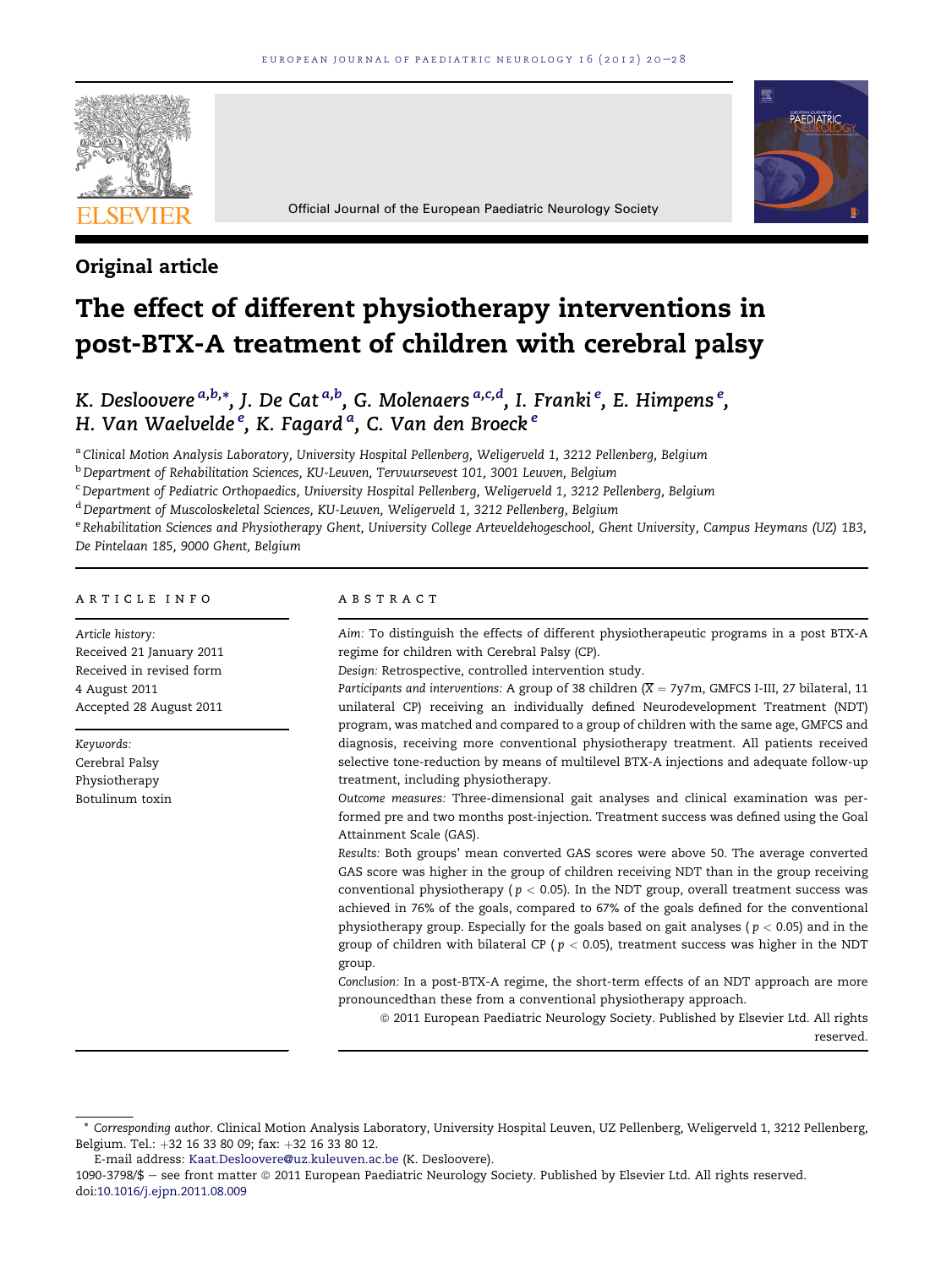## 1. Introduction

Cerebral palsy (CP) applies to an insult of the developing brain that produces a disorder of movement and posture. Whilst the brain defect or lesion is permanent and non-progressive, the resultant is not unchanging. $1-3$  $1-3$  $1-3$  Primary symptoms of cerebral palsy are problems with muscle tone, balance, selectivity and strength. These problems as well as secondary symptoms including fixed muscle contractures and bony deformities, can lead to abnormal motion patterns and coping responses.

In treatment of CP, the use of Botulinum Toxin A (BTX-A) is commonly accepted as a selective tool to reduce spasticity. This neurotoxin, injected intramuscularly, is taken up at the cholinergic nerve terminal, where it blocks the release of acetylcholine, causing selective, temporary muscle denervation. When BTX-A is injected, correct patient selection, age, treatment dose and accurate muscle selection are crucial. $4-6$  $4-6$  $4-6$ An adequate follow-up treatment including orthotic management, serial casting and intensive physiotherapy are of major importance for a maximal profit of the BTX-A injections.<sup> $7-12$  $7-12$  $7-12$ </sup> The selective chemodenervation of overactive muscles, induced by the use of BTX-A, creates basic conditions that are necessary to improve muscle length, enhancing the potential to strengthen the antagonist muscles. This period of reduced muscle tone is crucial. It allows children with CP to learn new patterns of movement on which to build functional abilities and optimize their motor development $13,14$ and thereby facilitates the physical therapy program.<sup>15</sup>

In physiotherapy treatment of CP children, varying approaches and techniques are used, ranging from very conservative and conventional techniques like muscle strengthening, manual stretching, massage etc, to more complex motor learning based theories like neurodevelopment treatment (NDT), Vojta, Petö and several others. One of the most commonly used strategies in CP is neurodevelopment treatment. NDT is an interdisciplinary problem solving approach to the assessment, treatment and management of individuals with changes in sensorimotor, perceptual and cognitive function, tone and patterns of movement resulting from a central nervous system lesion.<sup>16,17</sup> In treatment of CP, effects of NDT are reported mainly on functional measures, using the Gross Motor Function Measure (GMFM), Pediatric Evaluation of Disability Inventory (PEDI) and others.<sup>[18](#page-7-0)-[21](#page-7-0)</sup>

The influence of physiotherapy is not easy to evaluate and studies on the effectiveness of different physiotherapy programs report conflicting and inconsistent findings.<sup>22</sup> Researchers face inevitable methodological problems and practical constraints, such as small and heterogeneous samples, non-random assignment into groups, lack of a control non-treatment group and inappropriate outcome measures.

Increased muscle tone complicates the optimal set-up of a physiotherapy program and may therefore be one of the causes of a lack of response. The post-BTX-A situation can therefore be seen as an optimal condition to evaluate differences between different physiotherapy approaches, as the reduced tone facilitates the exercises for motor learning. Only few studies investigated this combined effect of a BTX-A treatment program with an intensive physiotherapy program.[10,23,24](#page-7-0) Outcome measures seem to be very variable and no consensus is found on which specific exercises and techniques are indicated to optimize the effect of tonereduction.[25](#page-8-0)

The purpose of this study was to distinguish the effects of different physiotherapeutic interventions on gait and clinical parameters of 76 children with CP in a post BTX-A regime, evaluated by means of the Goal Attainment Scale (GAS). A neurodevelopment treatment approach was compared with more conventional physiotherapy treatment techniques.

#### 2. Method

## 2.1. Patients

Patient selection was done retrospectively out of a group of children with CP who received BTX-A treatment at the \*\*\*blinded\*\*\* hospital. Inclusion criteria were diagnosis of CP, age between 4 and 18 years and gait analyses before and two months after the injection. A group of 38 patients receiving frequent NDT was randomly selected and matched with a control group of the same size receiving conventional physiotherapy. Matching was based on age, diagnosis and level on the Gross Motor Function Classification System (GMFCS) [\(Table 1\)](#page-2-0). The first group received multilevel BTX-A followed by NDT by a qualified physiotherapist with a specific training in NDT. This group had a mean age of 7y7m at the time of BTX-A. The second group received multilevel BTX-A injections followed by conventional physiotherapy techniques (muscle strengthening, stretching etc). Their physiotherapy treatment was performed by a qualified, traditionally schooled physiotherapist who never followed an additional training in NDT nor in specific treatment strategies for post-BTX-A treatment.Mean age at moment of BTX-A injection of this group was 7y5m. In general, the NDT approach is considered as being focussed on promoting motor development and function while conventional physiotherapy is known to have more isolated focuses like on muscle length, muscle strength etc.

All patients received multilevel BTX-A infiltration in  $2-5$ muscles per limb. The most frequently injected muscles were m.Gastrocnemius, m.Psoas and the Hamstrings muscles. Other target muscles were m.Soleus, Adductors, m.Tibialis Posterior and m.Rectus Femoris ([Table 2](#page-3-0)). Muscle selection was similar for both treatment groups. Target muscles and treatment dose were defined individually on the basis of objective measurements of pathological gait and clinical examination by the same multidisciplinary team (an orthopaedic surgeon, a neuropaediatrician, a rehabilitation physician, a kinesiologist and a physiotherapist). All muscles were injected at multiple sites in order not to exceed the maximum dose of 50 units of BTX-A per location and a dilution of 100U of BTX-A in 2 ml Saline (Allergan, IC, Irvine, CA USA) was used. Injection was performed under general mask anaesthesia.

#### 2.2. Study design

Current status in motor development was determined before and two months after the BTX-A injections. All children were evaluated by means of three-dimensional gait analyses,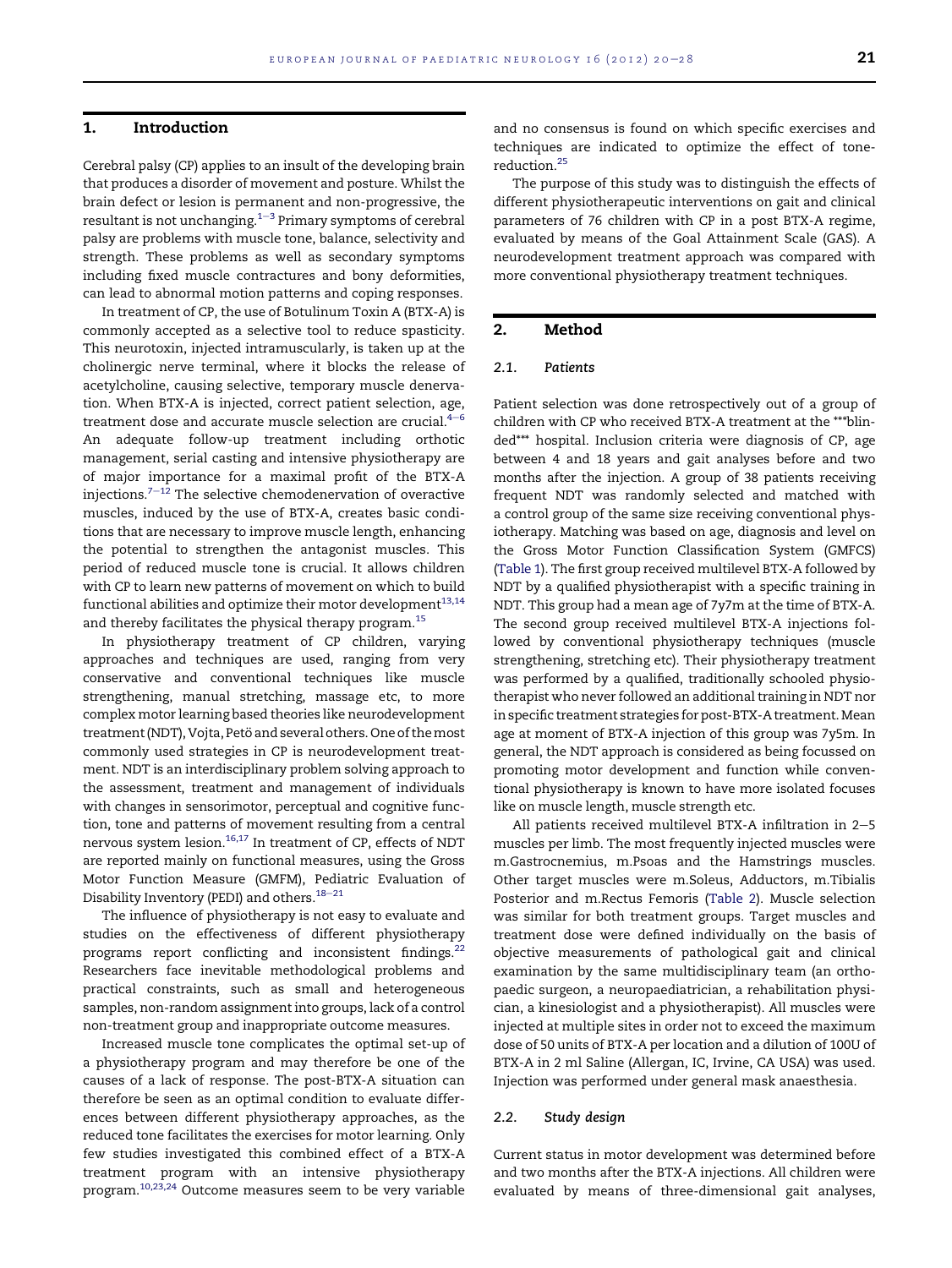<span id="page-2-0"></span>Table  $1$  – Patient characteristics and aftercare.

|                                                                                                               | $BTX-A + NDT$                                                    | $BTX-A + conventional$<br>physiotherapy                          |
|---------------------------------------------------------------------------------------------------------------|------------------------------------------------------------------|------------------------------------------------------------------|
| N                                                                                                             | 38                                                               | 38                                                               |
| Gender<br>Male<br>Female                                                                                      | 18 (47%)<br>20 (53%)                                             | 22 (58%)<br>16 (42%)                                             |
| Diagnosis<br>Bilateral CP<br>Unilateral CP                                                                    | 27 (71%)<br>11 (29%)                                             | 27 (71%)<br>11 (29%)                                             |
| Age at BTX-A<br>$(mean + range)$<br><b>GMFCS</b><br>GMFCS I<br><b>GMFCS II</b>                                | 7y7m<br>(3y1m - 15y5m)<br>14 (37%)<br>14 (37%)                   | 7y5m<br>(2y9m-14y7m)<br>14 (37%)<br>14 (37%)                     |
| <b>GMFCS III</b><br>Post BTX-A<br>evaluation<br>BTX-A history<br>Orthopaedic                                  | 10 (26%)<br>2m11d<br>(1m21d - 3m19d)<br>21 (55%)                 | 10 (26%)<br>2m14d<br>(30d - 4m6d)<br>23 (61%)                    |
| surgery history<br>Soft tissue release<br>Bony corrections<br>Combination<br>Use of day orthosis<br>pre BTX-A | $0(0\%)$<br>$0(0\%)$<br>2(5%)                                    | 1(3%)<br>2 (5%)<br>1 (3%)                                        |
| No<br>< 50%/day<br>> 50%                                                                                      | 9 (24%)<br>6 (16%)<br>23 (61%)                                   | 13 (34%)<br>6 (16%)<br>19 (53%)                                  |
| Use of day orthosis<br>post-BTX-A<br>No<br>$<$ 50%/day<br>$> 50\%$                                            | 1(3%)<br>4 (11%)<br>33 (87%)                                     | 4 (10%)<br>6(16%)<br>28 (74%)                                    |
| Use of night orthosis<br>pre BTX-A                                                                            |                                                                  |                                                                  |
| No<br>$<$ 50%/day<br>$> 50\%$                                                                                 | 22 (58%)<br>7 (18%)<br>9 (24%)                                   | 24 (58%)<br>8 (21%)<br>8 (21%)                                   |
| Use of night orthosis<br>post-BTX-A<br>No<br>< 50%/day<br>> 50%                                               | 4 (11%)<br>13 (34%)<br>21 (55%)                                  | 5 (13%)<br>14 (37%)<br>19 (50%)                                  |
| Physiotherapy<br>preBTX<br>$(Mean + SD)$                                                                      | 3,2 sessions/<br>week (SD 1.3)<br>45 min/<br>session (SD 15.6)   | 3.2 sessions/<br>week (SD 1.6)<br>36 min/<br>session (SD 14.7)   |
| Physiotherapy<br>postBTX<br>$(Mean + SD)$                                                                     | 3.8 sessions/<br>week (SD 1.1)<br>47.7 min/<br>session (SD 13.9) | 3.9 sessions/<br>week (SD 1.5)<br>39.5 min/<br>session (SD 17.3) |
| Duration of casting                                                                                           | 16.1 days (SD 9.0)                                               | 13.2 days<br>(SD 10,3 days)                                      |

including kinematics, kinetics, surface electromyogram (EMG) and additional video-registration with five digital cameras. An additional clinical examination was used to evaluate of joint range of motion and bony deformities, spasticity, muscle strength and selectivity.

#### 2.3. Outcome measures

Treatment success was defined using the Goal Attainment Scale (GAS). GAS is an individualized, criterion-referenced measure that quantifies the achievement of intervention goals for different kinds of treatment issues.<sup>26</sup>Children with CP represent a very heterogeneous group, each child demonstrating various problems at different levels. Using GAS enhances tracking individual progress and reduces the phenomenon of 'regression to the mean'. For this study, the original version of the GAS was used, as defined by Kirusek et al.[26](#page-8-0) and used in several pediatric rehabilitation studies. $27-29$  $27-29$  At the \*\*\* hospital, as part of routine clinical practice, individual goals for BTX-A treatment are stipulated by the multidisciplinary team, prior to the BTX-A treatment, based on the evaluation data including kinematics, kinetics and EMG of gait evaluation and/or observational analysis. In this study, an independent assessor, who was never involved in the treatment of the subjects nor in the evaluation procedure, and who was blind for the group allocation, retrospectively translated the prospective treatment goals into 3 to 6 specific, individual goals, each defined by a specific gait or clinical parameter and formulated according to the SMART principle (specific, measurable, acceptable, realistic and time-based).<sup>[30](#page-8-0)</sup> The specific goals were selected out of an available list of 245 clinically relevant specific goals for BTX-A treatment based on gait, clinical examination and other parameters (such as hygiene, pain or measures on X-rays). This list of goals was developed by the multidisciplinary team prior to the study. The selected specific individual goals were defined retrospectively, and thus not shared with the physiotherapist.

The achievement of the specific goals was subsequently assessed by the comparison of these parameters on the preand post evaluations. An ordinal scale between  $-2$  and 2 was used to rate each goal. The expected level of success was given score 0 when at least 30% of the pre-treatment gait pathology was corrected. The amount of pre-treatment pathology was defined by comparing the pathological pattern with the typical mean, taking into account the typical standard deviation (standardised score calculated with mean and standard deviation of a group of typically developing children). For the calculation of the typical means, data of a group of 65 age related typically developing children was used as a reference. When the correction was more than 30%, a score of  $+1$  was given. The most favourable outcome was a score of  $+2$ , when more than 50% of the pathology was corrected. Less than expected results (unchanged situation, defined by <30% of change) and the least favourable outcomes (increased pathology defined by >30% of the pre-treatment  $pathology)$  were scored  $-1$  and  $-2$  respectively. The scores of all individual goals were summed and converted into a standard T-score with an equal weight for each goal. Converted GAS scores under 50.0 were considered as nonsuccessful treatments. Scores of 50.0 or more represented successful treatments. In an independent reliability study on 30 children with CP, excellent GAS intra- and interrater reliability was obtained for the converted total GAS score estimated according to the above described principles (Intraclass Correlation Coefficient (ICC)  $= 0.988$  and Standard Error of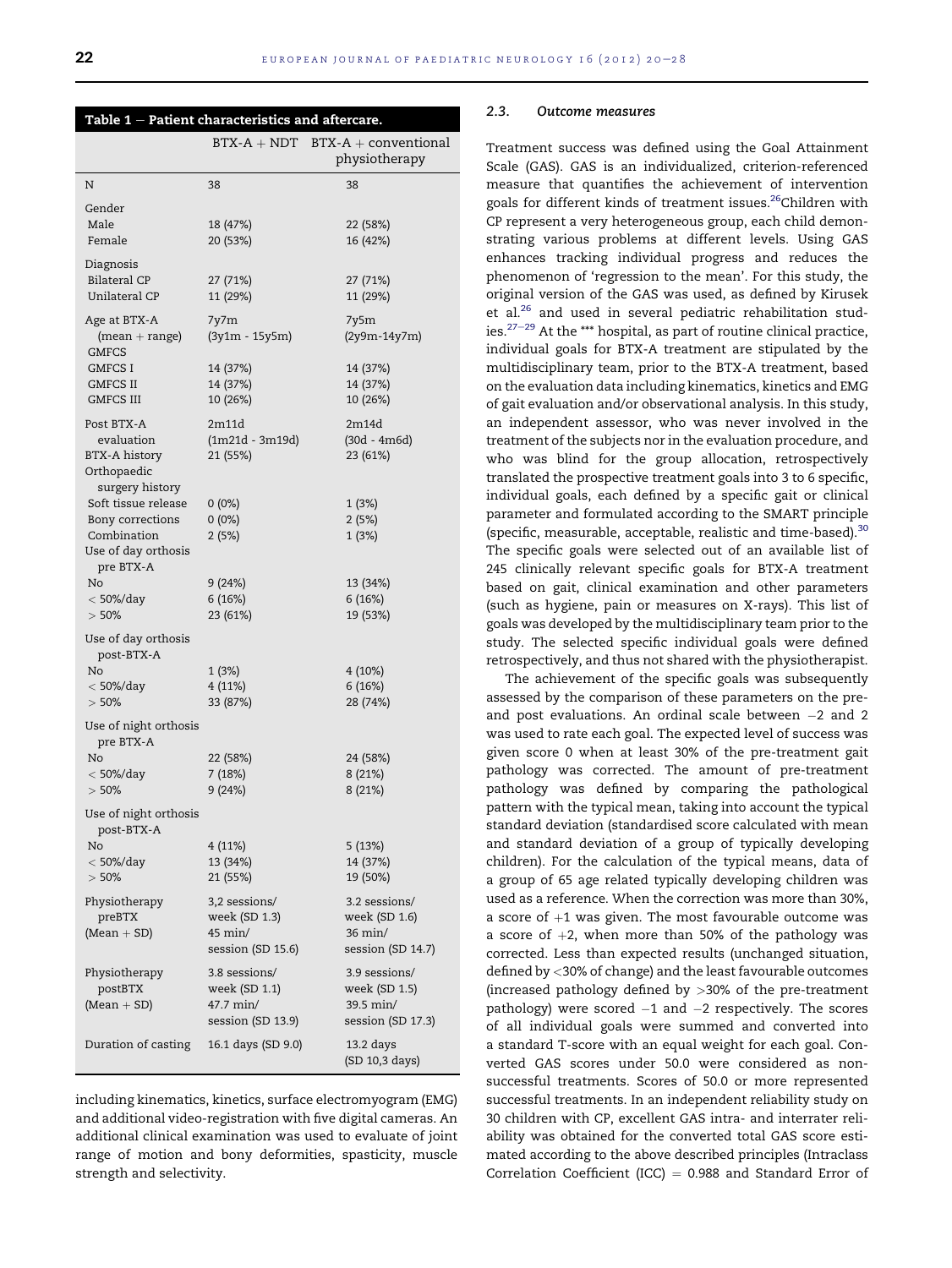<span id="page-3-0"></span>

| Table $2$ – Target muscles.                                              |            |          |
|--------------------------------------------------------------------------|------------|----------|
|                                                                          |            | N (legs) |
|                                                                          | <b>NDT</b> | CONV     |
| $m.Psoas - Hamstrings - m.Gastrocnemius$                                 | 22         | 26       |
| $m.Psoas - Hamstrings - m.Gastrocnemius - m.Soleus$                      |            | $\Omega$ |
| $m.Psoas - Hamstrings - Adductors - m.Gastrocnemius$                     |            | 15       |
| $m.Psoas - Hamstrings - Adductors - m.Gastrocnemius - m.Soleus$          |            |          |
| m.Psoas – Hamstrings – m.Gastrocnemius – m.Soleus - m.Tibialis Posterior |            |          |
| $m.Psoas - Hamstrings - Adductors$                                       |            |          |
| $m.Psoas - Hamstrings$                                                   | 10         |          |
| Hamstrings                                                               |            |          |
| Hamstrings – m.Gastrocnemius                                             |            |          |
| $Hamstrings - Adductors - m.Gastrocnemius$                               |            |          |
| $Hamstrings - m.Gastrocnemius - m.Soleus$                                |            |          |
| Hamstrings $-$ Adductors $-$ m. Gastrocnemius $-$ m. Soleus              |            |          |
| Hamstrings - m.Gastrocnemius - m.Soleus - m.Tibialis Posterior           |            |          |
| $Hamstrings - m.Gastrocnemius - m.Tibialis Posterior$                    |            |          |
| Hamstrings - Adductors - m.Gastrocnemius - m.Tibialis Posterior          |            |          |
| Hamstrings - Adductors - m.Gastrocnemius - m.Tibialis Posterior          |            |          |
| Gastrocnemius                                                            |            |          |

Measurement (SEM)  $= 0.964$  for intrarater reliability; Intraclass Correlation Coefficient (ICC)  $= 0.945$  and Standard Error of Measurement (SEM)  $= 1.992$  for interrater reliability).

All therapists following children included in the study received a standardized written questionnaire on the contents and frequency of therapy sessions. This questionnaire was part of the routine follow-up protocol for all CP children evaluated at \*\*\*blinded\*\*\* hospital. Information from this explorative questionnaire was thereby derived retrospectively and aimed at giving general descriptive information on both therapy approaches. A copy of the questionnaire was provided in appendices.

### 2.4. Statistical analyses

Between-group differences in baseline conditions were evaluated using a paired samples t test (physiotherapy duration and frequency, number of casting days) and a Wilcoxon

Signed Rank test (use of orthosis). To quantify the impact of the number of casting days on the total GAS score, an Analysis of Variance (ANOVA) test was used. The frequency distribution of the selection of muscles (Table 2) was tested using a Pearson chi-square test.

As the distribution of the converted GAS scores was tested as normal, differences in converted GAS scores between both groups were analyzed using a paired samples t-test. Statistical difference in frequency distribution of GAS subscores was determined by a Pearson Chi square test.

A schematic overview of the data-analyses is given in Fig. 1.

Within each group, time and distance parameters pre-and post-injection were compared using a paired samples t-test, quantifying the effect of both therapy programs. Additionally, the effects on time and distance parameters were mutually compared using a paired samples t-test on difference scores between the pre-and post-condition. The results of the



(1) Between group baseline conditions were tested for baseline conditions

(2) and (3) to define the therapy effects in each group, time and distance parameters pre-injection were compared with time-and distance parameters post-injection

(4) to define difference in therapy effect between both groups, differences in time-and distance post and pre-injection were calculated and compared between both groups

(5) the frequency distribution of GAS subscores was compared

(6) average total GAS scores was compared

Fig.  $1 -$  Schedule of data-collection and analysis.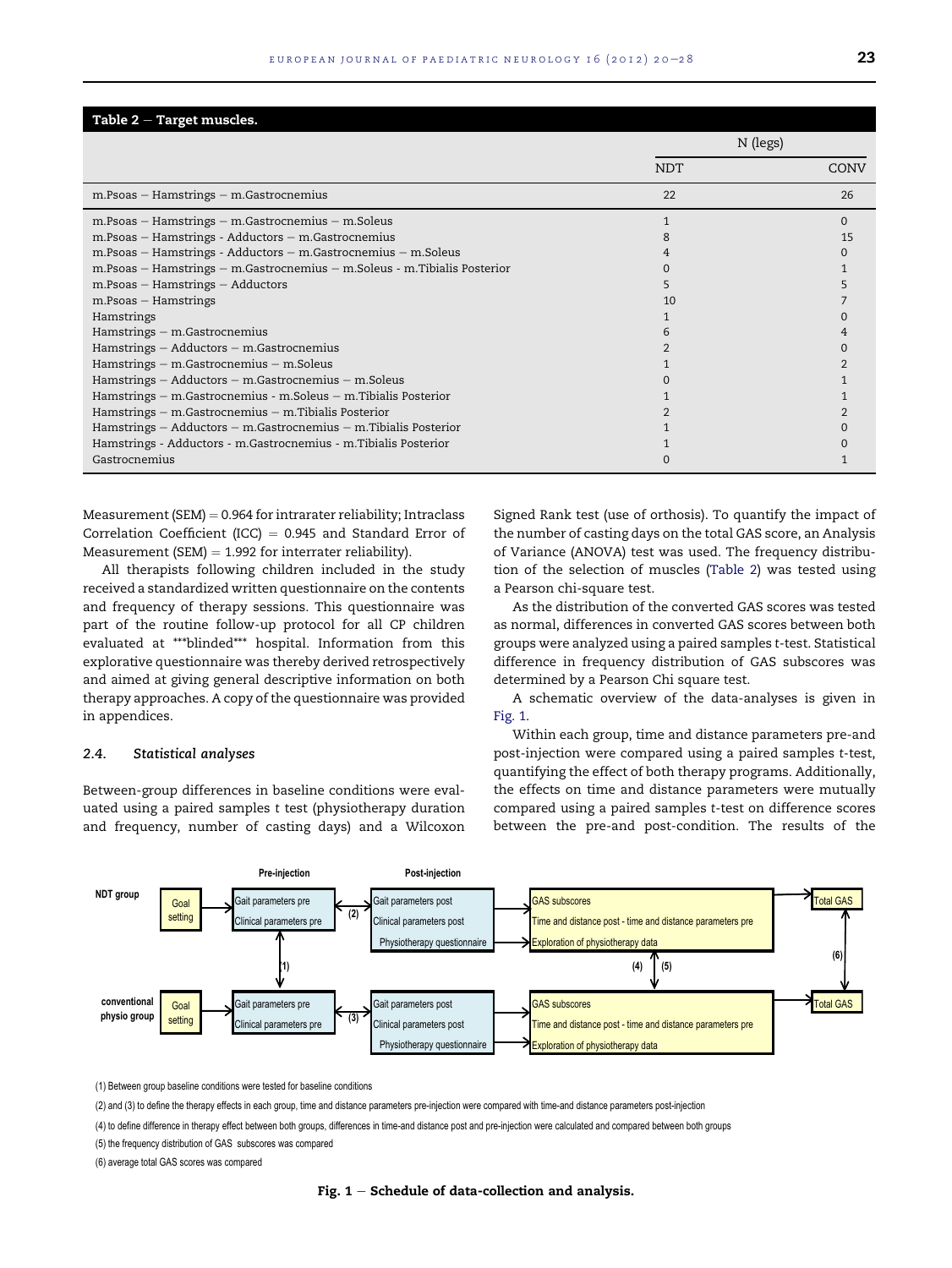physiotherapy questionnaire were mainly analyzed descriptively, with inclusion of a Pearson Chi square test to evaluate differences in frequency distributions.

For all statistical analyses, SPSS 15.0 for Windows was used.

## 3. Results

#### 3.1. Patient and treatment characteristics

In each group, 27 children (71%) were diagnosed with spastic bilateral and 11 (29%) with unilateral CP. Fourteen patients (37%) functioned on GMFCS level I, 14 patients (37%) on level II and 10 patients on level III (26%). In the NDT group, 21 patients received one or more BTX-A infiltrations in the past and two patients had a history of orthopaedic surgery, whereas in the conventional physiotherapy group, 23 patients already received one or more BTX-A infiltrations and four patients underwent orthopaedic surgery in the past [\(Table 1](#page-2-0)). None of the children received orthopaedic surgery within 18 months before the BTX-A infiltration. Study of the number of previous BTX-A treatments for the included patients did not reveal differences between both groups (chi<sup>2</sup>  $p = 0.777$ ). In the NDT group, seven children received their fourth BTX-A treatment or more, while in the control group ten children received their fourth BTX-A treatment or more.

The averaged number of target muscles was 5.5 in the NDT group and 5.4 in the group receiving conventional therapy (paired samples t-test:  $p = 0.711$ ). Also the distribution of target muscles and level of injections ([Table 2](#page-3-0)) did not reveal significant difference (Chi<sup>2</sup>  $p = 0.158$ ) The total dosage of BTX-A was 19.0 units per kg body weight for the NDT group and 20.1 units per kg body weight for the conventional physiotherapy group (paired-samples t-test:  $p = 0.411$ ).

Before the injections, 61% of the NDT group wore their dayorthosis more than 50% per day, in comparison to 50% for the group of children following conventional physiotherapy. This increased to 87 and 73% respectively post-BTX-A. An increased intensity of physiotherapy post BTX-A was mainly noticeable in the frequency of therapy sessions, increasing from 3.2 sessions pre-BTX-A to 3.8 sessions per week post-BTX-A in the NDT group and from 3.2 to 3.9 sessions per week in the conventional physiotherapy group.

Except for four children of the NDT group (15%) and eight children of the conventional physiotherapy group (30%), all children received casting before or after the BTX-A injections. An average of 16.1 casting days post-BTX-A was noted for the NDT group and 13.2 days for the conventional physiotherapy group. The number of casting days, the orthotic management and frequency and duration of physiotherapy was comparable in both groups and no statistical differences were found.

## 3.2. Goal selection

A total of 734 goals were scored. Twenty percent of the goals were based on clinical examination, 77% were based on gait parameters and 3% were additional parameters (use of orthosis and walking aids and X-ray hip measures). The most popular goals on clinical examination were the Thomas test

measuring hip extension (7%) and spasticity of m.Soleus (4%) and Hamstrings (4%) measured by a Tardieu score. Most frequently selected goals on gait parameters were knee angle at initial contact (14%), maximum hip extension in stance (11%) and ankle second rocker (10%) [\(Table 3\)](#page-5-0).

### 3.3. GAS scores

The NDT group had a mean converted GAS score of 56, which is significantly higher than the average of 51 of the conventional physiotherapy group (paired samples t-test:  $p = 0.008$ ). ([Fig. 2](#page-5-0)).

Specifying according to typology of cerebral palsy, the children with bilateral CP showed a significantly higher converted GAS score in the NDT group than the children with bilateral CP from the conventional physiotherapy group (paired samples t-test:  $p = 0.004$ ). This significance could not be found for the children with unilateral CP.

No significant influence of number of castings days was found on the converted GAS score (ANOVA:  $p = 0.33$ ).

Taking into account the subscores in each group ([Fig. 3\)](#page-5-0), it could be recognized that for 76% of the goals set in the NDT group, treatment success was achieved, meaning a GAS score higher than 0. This was only valid for 67% of the goals set for the conventional physiotherapy group. For 24% of the goals set for the NDT group and 33% of the goals in the conventional physiotherapy group, a stabilized condition or increased  $p$ athology was measured (GAS -1 or  $-2$ ).

Focussing on gait parameters, treatment success was achieved for 75% of the goals set for the NDT group, whereas for the conventional physiotherapy group, this was only achieved for 67% of the goals. For the goals derived from clinical examination, this percentage was 77 and 67% respectively.

The frequency distribution of subscores was tested by Chisquare and recognized a significant difference between both groups for all goals ( $p = 0.007$ ) and for the goals derived from gait parameters ( $p = 0.019$ ) but not for the goals derived from clinical examination ( $p = 0.17$ ) [\(Table 3\)](#page-5-0).

## 3.4. Time and distance parameters

Step width improved significantly in the group of children receiving NDT (paired samples t-test:  $p = 0.041$ ), while none of the time-and distance parameters improved significantly in the group of children receiving conventional physiotherapy. However, no significant differences between both groups were found when comparing the effect of therapy on time-and distance parameters.

### 3.5. Questionnaires

At time of BTX-A injection, the physiotherapists of the NDT group had an average of 16 years of experience and the conventional physiotherapists had an average of 17 years experience. In both groups, more than 50% of the therapists had more than 15 years experience. No statistically significant difference was found in the experience level of the physiotherapists.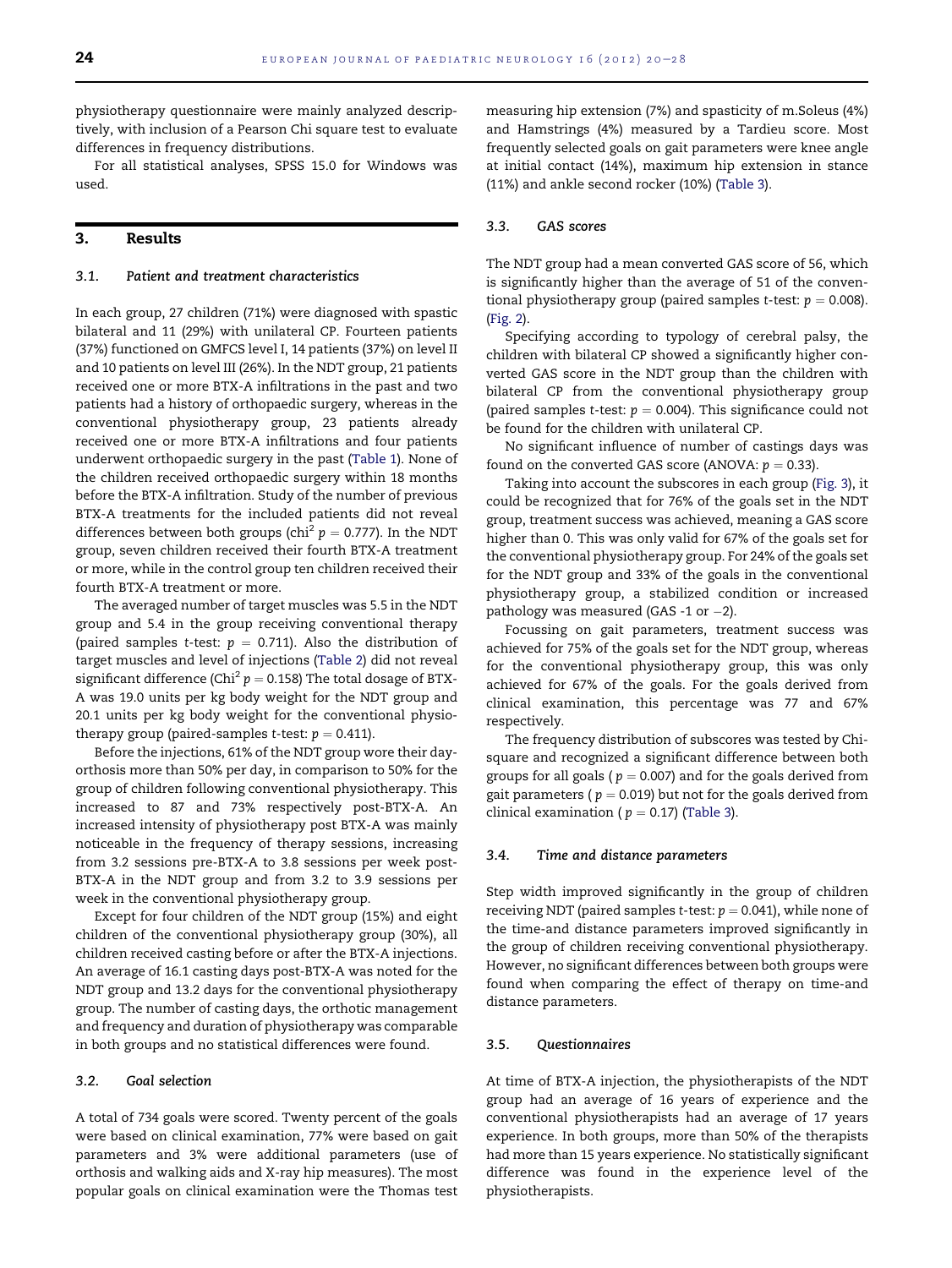<span id="page-5-0"></span>

| Table 3 - Frequency distribution of the GAS subscores for the selected goals. |                |                |                |                |                       |                |                |                |                |                |                |                |                               |       |       |
|-------------------------------------------------------------------------------|----------------|----------------|----------------|----------------|-----------------------|----------------|----------------|----------------|----------------|----------------|----------------|----------------|-------------------------------|-------|-------|
|                                                                               | NDT group      |                |                |                | Conventional PT group |                |                |                |                |                | Tot            |                | Tot % $p$ (chi <sup>2</sup> ) |       |       |
|                                                                               |                | $-2$ $-1$      | $\Omega$       | $\mathbf{1}$   | $\overline{2}$        |                | $-2$           | $-1$           | $\Omega$       | $\mathbf{1}$   | 2              |                |                               |       |       |
| Clinical examination                                                          |                |                |                |                |                       |                |                |                |                |                |                |                |                               |       |       |
| Hip extension deficit (Thomas test)                                           | $\mathbf{1}$   | 7              | 3              | 6              | $\Omega$              | 17             | $\overline{2}$ | 8              | 6              | 17             | $\mathbf 0$    | 33             | 50                            | 7%    |       |
| Spasticity of m.Soleus (Tardieu)                                              | $\Omega$       | $\mathbf{1}$   | 6              | $\overline{7}$ | $\overline{2}$        | 16             | $\Omega$       | 5              | 6              | 5              | $\mathbf 0$    | 16             | 32                            | 4%    |       |
| Spasticity of hamstrings (Tardieu)                                            | $\mathbf{0}$   | $\Omega$       | 3              | $\overline{4}$ | $\Omega$              | $\overline{7}$ | $\Omega$       | 8              | 11             | $\overline{4}$ | $\mathbf 0$    | 23             | 30                            | 4%    |       |
| Popliteal angle                                                               | $\Omega$       | $\overline{2}$ | $\Omega$       | 5              | $\Omega$              | $\overline{7}$ | $\Omega$       | $\mathbf{1}$   | $\mathbf{1}$   | $\overline{2}$ | $\Omega$       | 4              | 11                            | 1%    |       |
| Knee extension deficit                                                        | $\Omega$       | $\mathfrak{D}$ | $\mathbf{1}$   | $\mathbf{1}$   | $\Omega$              | $\overline{4}$ | $\mathfrak{D}$ | $\Omega$       | $\Omega$       | $\Omega$       | $\Omega$       | $\overline{2}$ | 6                             | 1%    |       |
| Others                                                                        | $\Omega$       | $\overline{2}$ | 5              | $\overline{4}$ | $\mathbf{1}$          | 12             | $\Omega$       | $\mathbf{1}$   | $\overline{2}$ | $\Omega$       | $\Omega$       | 3              | 15                            | 2%    |       |
| Total                                                                         | $\mathbf{1}$   | 14             | 18             | 27             | 3                     | 63             | 4              | 23             | 26             | 28             | $\Omega$       | 81             | 144                           | 19.6% | 0.177 |
| Total %                                                                       | 2%             | 22%            | 29%            | 43%            | 5%                    | 100%           | 5%             | 28%            | 32%            | 35%            | 0%             | 100%           |                               |       |       |
| Gait                                                                          |                |                |                |                |                       |                |                |                |                |                |                |                |                               |       |       |
| Knee angle at IC                                                              | $\overline{2}$ | 20             | 11             | 13             | $\overline{7}$        | 53             | 3              | 22             | 16             | 6              | $\overline{2}$ | 49             | 102                           | 14%   |       |
| Maximum hip extension in stance                                               | $\overline{2}$ | 15             | 9              | 13             | $\overline{2}$        | 41             | 1              | 18             | 12             | 9              | $\mathbf{1}$   | 41             | 82                            | 11%   |       |
| Maximum knee extension in stance                                              | $\Omega$       | 8              | 9              | 14             | $\overline{4}$        | 35             | $\mathbf{1}$   | 20             | 8              | 10             | $\overline{2}$ | 41             | 76                            | 10%   |       |
| Ankle 2nd rocker                                                              | $\Omega$       | $\overline{4}$ | 11             | 12             | 8                     | 35             | $\Omega$       | $\overline{7}$ | 16             | 14             | $\mathbf{1}$   | 38             | 73                            | 10%   |       |
| Ankle ROM during push-off                                                     | $\Omega$       | 3              | 9              | 6              | $\Omega$              | 18             | $\Omega$       | 8              | 8              | 10             | $\Omega$       | 26             | 44                            | 6%    |       |
| Ankle dorsiflexion in swing                                                   | $\Omega$       | $\mathbf{1}$   | 5              | 10             | 7                     | 23             | $\Omega$       | $\overline{2}$ | 5              | $\overline{7}$ | 5              | 19             | 42                            | 6%    |       |
| Ankle angle at IC                                                             | $\Omega$       | $\overline{3}$ | 3              | $\overline{7}$ | 3                     | 16             | $\Omega$       | $\overline{4}$ | $\mathbf{1}$   | 11             | 6              | 22             | 38                            | 5%    |       |
| Maximum knee flexion in swing                                                 | $\Omega$       | $\mathcal{P}$  | 1              | $\overline{4}$ | 3                     | 10             | 1              | $\overline{2}$ | $\Omega$       | 5              | $\Omega$       | 8              | 18                            | 2%    |       |
| Maximum dorsiflexion in stance                                                | $\Omega$       | $\Omega$       | 5              | $\overline{2}$ | $\mathbf{1}$          | 8              | $\Omega$       | $\Omega$       | $\Omega$       | $\mathbf{1}$   | $\mathbf{1}$   | $\overline{2}$ | 10                            | 1%    |       |
| Others                                                                        | $\Omega$       | 12             | 10             | 20             | 3                     | 45             | $\mathbf{1}$   | 5              | 18             | 13             | $\mathbf{1}$   | 38             | 83                            | 0.113 |       |
| Total                                                                         | 4              | 68             | 73             | 101            | 38                    | 284            | $\overline{7}$ | 88             | 84             | 86             | 19             | 284            | 568                           | 77.4% | 0.020 |
| Total %                                                                       | 1%             | 24%            | 26%            | 36%            | 13%                   | 100%           | 2%             | 31%            | 30%            | 30%            | 7%             | 100%           |                               |       |       |
| Additional parameters                                                         | $\Omega$       | 6              | $\overline{2}$ | 5              | $\Omega$              | 13             | $\Omega$       | $\overline{2}$ | $\overline{2}$ | 5              | $\Omega$       | 9              | 22                            | 3%    | 0.141 |
| Total %                                                                       | 0%             | 46%            | 15%            | 38%            | 0%                    | 100%           | 0%             | 9%             | 9%             | 23%            | 0%             | 100.0%         |                               |       |       |
| Total                                                                         | 5              | 88             | 93             | 133            | 41                    | 360            | 11             | 113            | 112            | 119            | 19             | 374            | 734                           | 100%  | 0.007 |
| Total %                                                                       | 1%             | 24%            | 26%            | 37%            | 11%                   | 3%             | 30%            | 30%            | 32%            | 5%             |                |                |                               |       |       |

From 23 children (61%) following NDT treatment and 17 children (44%) following conventional physiotherapy, information regarding therapy contents and methods was available.

Seventy nine percent of the NDT therapists and 65% of the traditionally schooled physiotherapists frequently used passive stretching in their therapy. Ninety-six percent of the NDT therapists frequently used active stretching methods, compared to 88% percent of the traditionally schooled physiotherapists.

Inhibition techniques were frequently used by 67% of the NDT therapists and 41% of the traditionally schooled therapists, but three NDT therapists and four conventional physiotherapists never used these techniques. All except one conventional physiotherapist frequently used functional training in their treatment. One traditionally physiotherapist never used muscle strengthening. Testing difference in frequency distribution between both groups using chi-square testing showed no statistical significance.

[Fig. 4](#page-6-0) compares the average time per therapy session spent on tone reduction, mobilization, tonification, functional training and others in each group. For the NDT group, the average time per therapy spent on functional training was 42% per session. In the group of conventional physiotherapists, this was only 28% per session which was significantly less (0.009). The traditionally schooled therapists spent more







Fig.  $2 -$  Average converted GAS. Fig.  $3 -$  GAS - Frequency of subscores per group.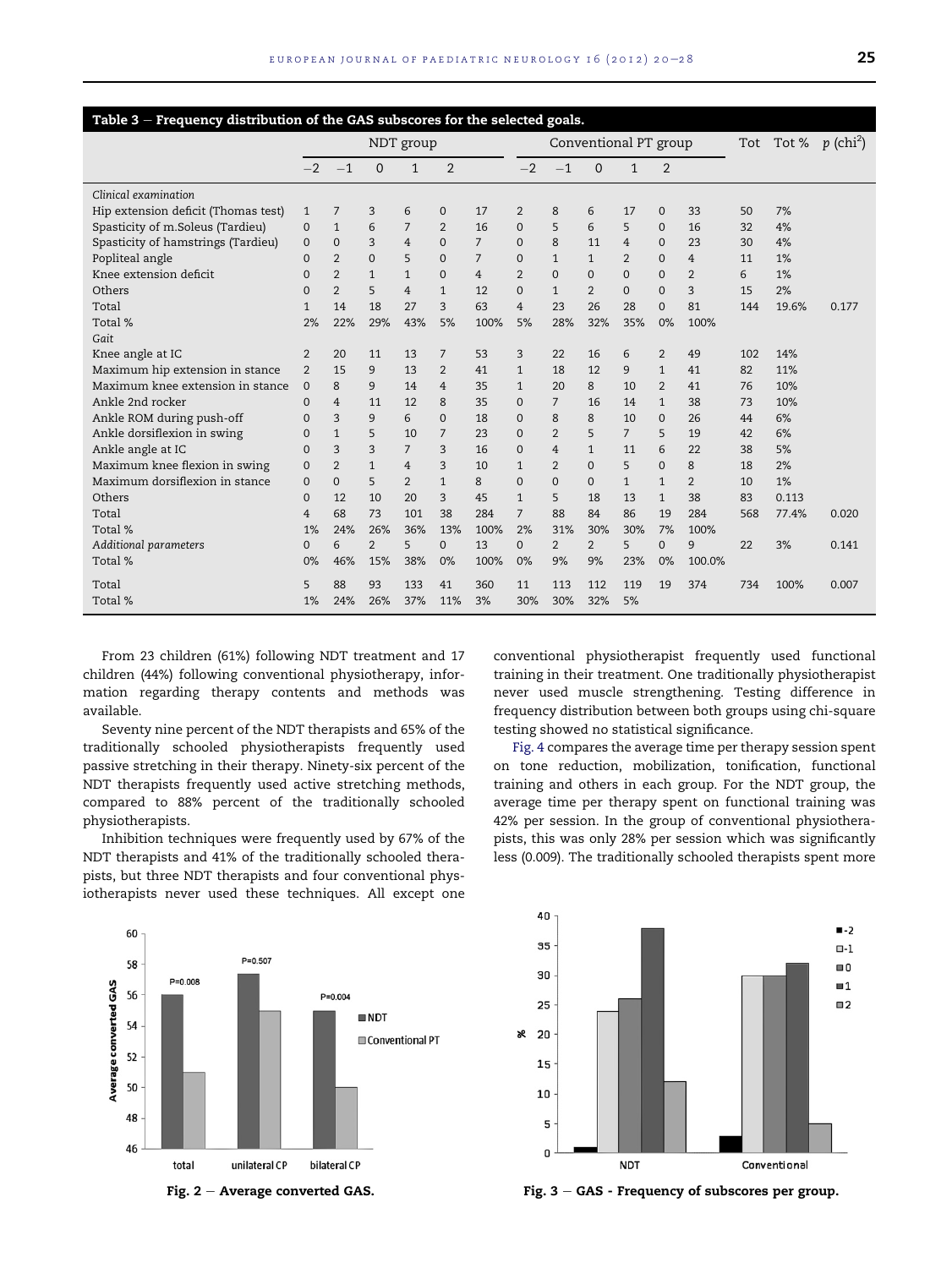<span id="page-6-0"></span>

time per session on tone-reduction and mobilization, but this difference was not statistically significant.

## 4. Discussion

This study aimed to distinguish the effects of different physiotherapeutic interventions in a post BTX-A treatment regime on gait pattern and clinical parameters of children with cerebral palsy.

Converted GAS scores of both groups demonstrated an overall positive evolution in both groups. So in general, all children benefited from an integrated BTX-A treatment including orthotic management, casting and intensive physiotherapy. These results support the importance of an intensive physiotherapy program during the period of tone reduction. A recent study $31$  indicated age, level of treatment and casting as the most crucial factors influencing treatment success in BTX-A treatment of children with CP. Detailed analysis of baseline characteristics and BTX-A treatment details [\(Tables 1 and 2](#page-2-0)) revealed that, apart from the physiotherapy regime, the treatment strategy was similar for both age-matched groups. The averaged treatment interval of integrated multilevel BTX-A treatment applied in this study was approximately one year. Previous research<sup>[32](#page-8-0)</sup> also highlighted that treatment intervals of approximately one year remained stable within 4, 5 and 6 subsequent BTX-A treatments. Long-term multi-level BTX-A applications could therefore be considered a safe and stable treatment option for children with cerebral palsy and the formation of antibodies was thereby indirectly precluded[.32](#page-8-0) More-over, study of the number of previous BTX-A treatments for the included patients of the current study did not reveal differences between both groups.

A significant higher success ratio was recognized for the children receiving NDT and more children profited from this approach compared to the conventional approach. Despite a slightly lower frequency in physiotherapy post BTX-A in the NDT group, this group had a significantly higher converted GAS score and a larger number of treatment goals were achieved.

Mainly the treatment goals based on gait parameters, showed a significantly different distribution of outcome scores for both groups. The average percentage of therapy spent on functional training and tonification was larger in the NDT group, which may be one of the various explanations for these differences. More NDT therapists reported the frequent use of active and passive stretching techniques but the average time per session used for mobilization was longer in the group of traditionally schooled physiotherapists. However, surprisingly, in general the differences between both physiotherapy programs were rather limited. For example, the NDT therapists spent less time on tone reduction and mobilisation than conventional physiotherapists, while these were often seen as the core skills in the original Bobath approach. These findings agree with the statements of Butler and Darrah<sup>21</sup> highlighting that the NDT or Bobath approach is continuously evolving. The Bobath approach currently acknowledges the essential role of motor learning, orthotic management and strengthening exercises in physiotherapy of children with CP.<sup>33</sup> By specific preparation for specific function, the Bobath approach means not only to influence tone and facilitate movement, but also tries to translate more efficient patterns of activity obtained by handling into the practice of the required skills and believes that simple practicing movement patterns will not teach a child to perform skills not previously experienced.

The average duration of casting was higher in the NDT group than in the group receiving conventional physiotherapy, which may have improved the results in this group.<sup>9</sup> However, in this study, no significant influence was found when testing this difference. The differences in number of castings days were also not reflected in the individual GAS scores of the goals based on ROM parameters.

General information regarding therapy contents and used methods was available for 62% of the children (47 children). Therefore, to make assumptions regarding the entire group, these descriptive results should be interpreted cautiously. Unfortunately, the questionnaire (which was standard part of the gait analysis report) did not include detailed descriptions of the different exercise categories. It should be taken into account that the content and the specific goals of the listed exercise categories may therefore vary between therapists.

In this study, the average converted GAS score was higher in the group of children with unilateral CP and this in both intervention groups, indicating that therapy effects were higher in children with unilateral CP than in children with bilateral CP. This difference in therapy effects can be related to the spontaneous evolution of children with unilateral CP, who function on a higher GMFCS level. In general, children with GMFCS level I or II are known to show a more positive motor evolution than more involved children. $31-33$  $31-33$  $31-33$  Controversially, difference in therapy response between conventional physiotherapy and NDT was significant in the group of children with bilateral CP but not in the group of children with unilateral CP, demonstrating that the higher functional level of the children with unilateral CP makes these children less sensitive to differences in therapy approaches.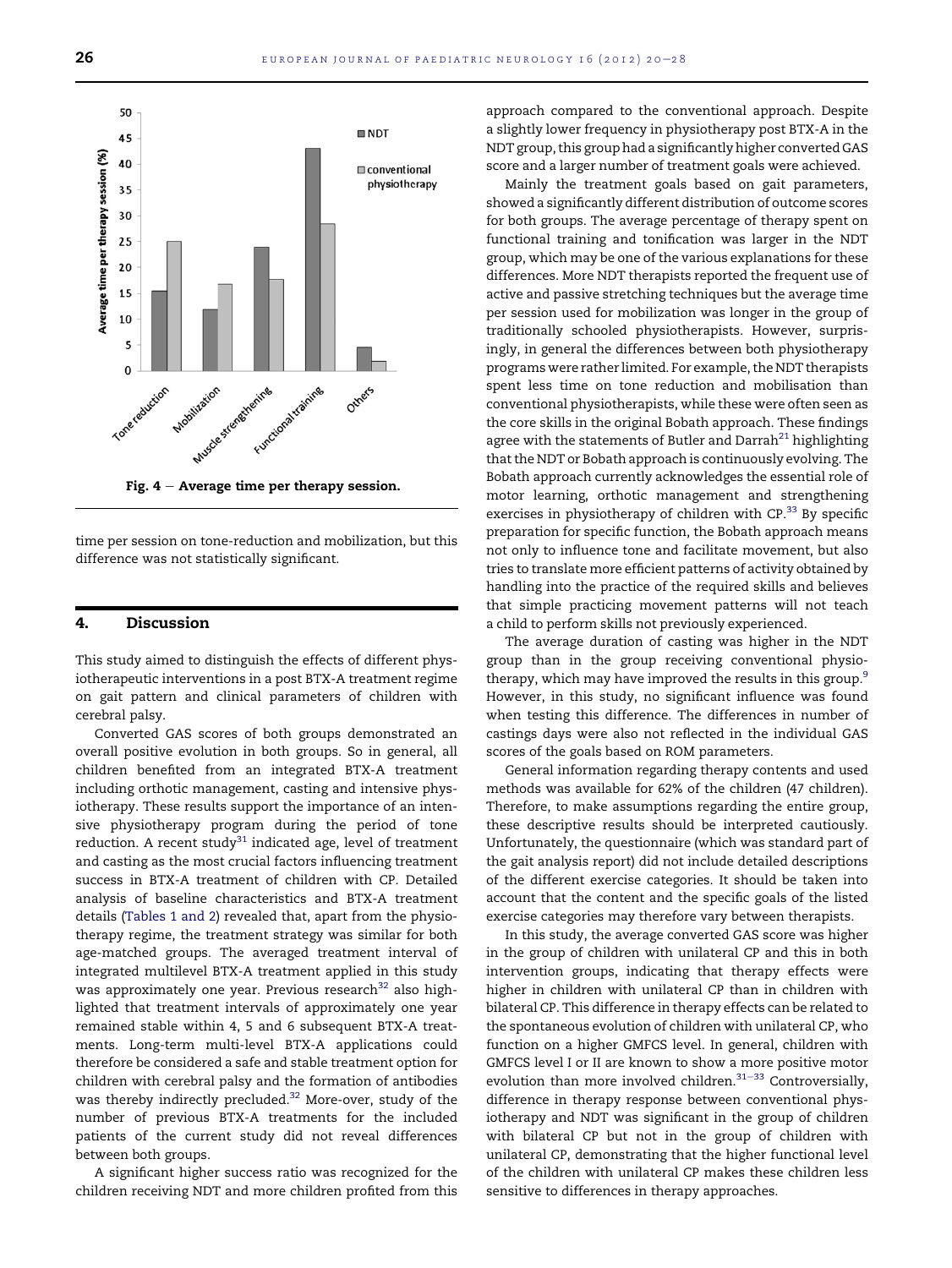<span id="page-7-0"></span>In literature, very limited information is available on the specific effect of a physiotherapy program post BTX-A with insufficient evidence to either support or refute the use of these specific therapy interventions. An AACPDM evidence report on the effectiveness of therapy for children with cerebral palsy found only one randomized controlled trial with results demonstrating that electrostimulation post injection does not enhance the effect of BTX-A on gait.<sup>[25](#page-8-0)</sup>

In two multicentre, randomized trials, Scholtes et al $^{10,23}$ reported significant different treatment effects when comparing an intervention group (multilevel BTX- $A + physical$  physiotherapy) with a control group that only received usual physiotherapy. The intervention group showed significant better knee extension parameters at 6 weeks postintervention. Improved muscle length of the hamstrings muscles and m.Gastrocnemius and GMFM-66 scores were reported up to 24 weeks post-intervention.

Only children with a flexed knee gait pattern were selected. Additionally, comparing an intervention outcome starting from different baseline conditions (BTX-A versus non-BTX-A) makes interpretation of the results and comparison with the present study difficult. Still, this study supports the importance of an integrated post BTX-A approach and demonstrates the importance of an intensive physiotherapy program post BTX-A. Leach<sup>15</sup> listed the elements of physiotherapy treatment following injection and emphasized the opportunities for physical therapy given by a period of tone-reduction. Not only does it facilitate joint and soft-tissue mobilization, it also represents a major opportunity for training appropriate functional skills.

Although further research is needed on the contents of different physiotherapy approaches, our study gives an indication that an NDT approach more frequently implements functional training than conventional physiotherapy and thereby attempts to benefit more optimally from the use of BTX-A.

In conclusion, this study shows an obvious trend demonstrating that an NDT approach is more effective than conventional physiotherapy techniques in the post-BTX-A treatment of cerebral palsy children. More research is needed to evaluate the difference on long-term effects.

## Appendix. Supplementary material

Supplementary data associated with this article can be found, in the online version, at [doi:10.1016/j.ejpn.2011.08.009.](http://dx.doi.org/10.1016/j.ejpn.2011.08.009)

#### references

- 1. Gage JR. The treatment of gait problems in cerebral palsy. London: Mc Keith Press; 2004.
- 2. Rang M. Paediatric orthopaedics. 3rd ed.; 1990. Philadelphia.
- 3. Christine C, Dolk H, Platt MJ, et al. Recommendations for the SCPE collaborative group for defining and classifying cerebral palsy. Dev Med Child Neur 2007;109:35-8.
- 4. Boyd R, Graham HK. Botulinum Toxin A in the management of children with cerebral palsy: indications and outcome. Eur J Neurol 1997;4:15-22.
- 5. Wissel J, Heinen F, Schenkel A, Doll B, et al. Botulinum Toxin A in the management of spastic gait disorders in children and young adults with cerebral palsy: a randomized, double-blind study of 'high-dose' versus 'low-dose' treatment. Neuropediatrics 1999;30:120-4.
- 6. Koman LA, Smith BP, Balkrishan R. Spasticity associated with cerebral palsy in children; guidelines for the use of Botulinum Toxin A. Paed Drugs 2003;5:11-23.
- 7. Corry IS, Cosgrove AP, Duffy CM, et al. Botulinum Toxin A compared with stretching casts in the treatment of spastic equines: a randomized prospective trial. J Paed Orthop 1998;18:  $304 - 11.$
- 8. Bottos M, Benedetti MG, Salucci P, et al. Botulinum Toxin with and without casting in ambulant children with spastic bilateral CP: a clinical and functional assessment. Dev Med Child Neurol 2003;45:758-62.
- 9. Desloovere K, Molenaers G, Jonkers I, et al. A randomized study of combined toxin type A and casting in the ambulant child with cerebral palsy using outcome objectives. Eur J Neurol 2001;8:75-87.
- 10. Scholtes VA, Dallmeijer AJ, Knol DL, et al. The combined effect of lower limb multilevel Botulinum Toxin Type A injections and comprehensive rehabilitation on mobility in children with cerebral palsy: a randomized clinical trial. Arch Phys Med Rehab 2006;87:1551-8.
- 11. Molenaers G, Desloovere K, Eyssen M, et al. Botulinum Toxin A treatment of cerebral palsy: an integrated approach. Eur J Neurol 1999;6:51-7.
- 12. Heinen F, Molenaers G, Fairhust C, et al. European consensus table 2006 on Botulinum Toxin for children with cerebral palsy. Eur J Paed Neurol 2006;10:215-25.
- 13. Papavasiliou AS. Management of motor problems in cerebral palsy: a critical update for the clinician. Eur J Paed Neurol 2008;  $28(2):213-7.$
- 14. Molenaers G, Desloovere K, Fabry G. The effects of quantitative gait assessment and botulinum toxin on a musculoskeletal surgery in children with Cerebral Palsy. J Bone Jt Surg 2006;88:161-70.
- 15. Leach J. Children undergoing treatment with Botulinum Toxin: the role of the physical therapist. Muscle&Nerve 1997; 20:194-207.
- 16. Raine S. The current theoretical assumptions of the Bobath concept as determined by the members of the BBTA. Phys Ther Pract 2007:3:137-52.
- 17. International Bobath Instructors Training Association. Theoretical assumptions [Internet]. [http://www.ibita.org.](http://www.ibita.org) accessed 7.04.09.
- 18. Girolami GL, Campbell SK. Efficacy of a neurodevelopmental treatment program to improve motor control in infants bron prematurely. Pediatr Phys Ther 1994;6:175-84.
- 19. Knox V, Lloyd AE. Evaluation of the functional effects of a course of Bobath therapy in children with cerebral palsy: a preliminary study. Dev Med Child Neurol 2002;44:  $447 - 60.$
- 20. Tsorlakis N, Evaggelinou C, Grouios G, et al. Effect of a neurodevelopmental treatment in Gross motor function of cerebral palsy. Dev Med Child Neurol 2004;46:740-5.
- 21. Butler C, Darrah J. Effects of Neurodevelopment Treatment (NDT) for cerebral palsy: an AACPDM evidence report. Dev Med Child Neur 2001;43:778-90.
- 22. Antila H, Suoranta J, Malmivaara A, Mäkelä M, Autti-Rämö I. Effectiveness of physiotherapy and conductive education interventions in children with cerebral palsy: a focused review. Am J Phys Med Rehab 2008;87:478-501.
- 23. Scholtes VA, Dallmeijer AJ, Knol DL, et al. Effect of a multilevel Botulinum Toxin A and comprehensive rehabilitation on gait in cerebral palsy. Ped Neurol 2007;36:  $30 - 9.$